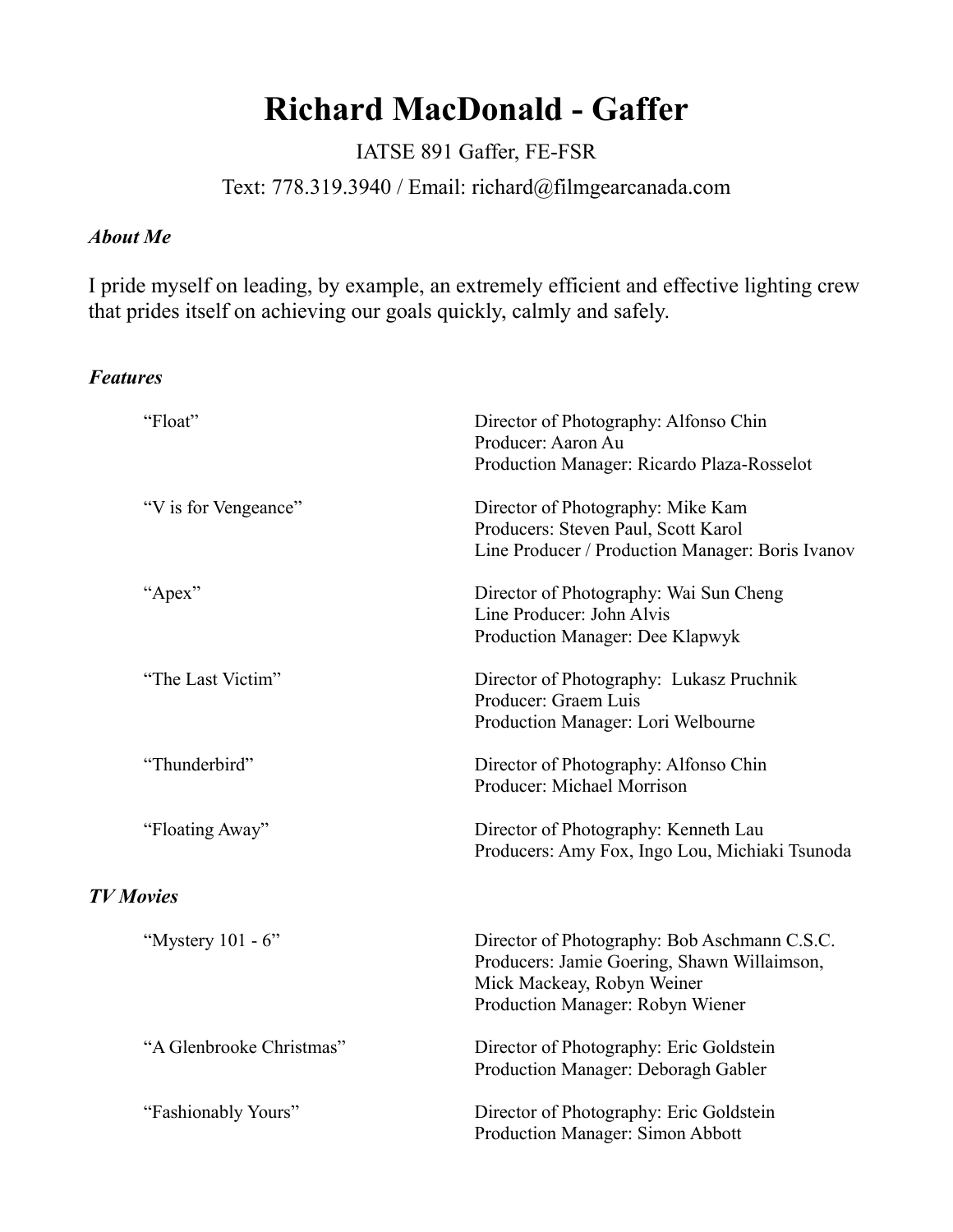| "A Christmas Bride"                   | Director of Photography: Ron Stannett C.S.C.<br>Producers: Jamie Goehring, Rob Lycar<br>Production Manager: Michelle Samuels                       |
|---------------------------------------|----------------------------------------------------------------------------------------------------------------------------------------------------|
| "Godwink's Jack and Alice"            | Director of Photography: Eric Goldstein<br>Producer / Production Manager: John Prince                                                              |
| "Mystery 101 - 4"                     | Director of Photography: Bob Aschmann C.S.C.<br>Producers: John MacCarthy, Shawn Williamson,<br>Jamie Goehring<br>Production Manager: Robyn Wiener |
| "Mystery 101 - 3"                     | Director of Photography: Bob Aschmann C.S.C.<br>Producers: John MacCarthy, Shawn Williamson,<br>Jamie Goehring<br>Production Manager: Robyn Wiener |
| "Mystery 101 - 1"                     | Director of Photography: Bob Aschmann C.S.C.<br>Producers: John MacCarthy, Shawn Williamson,<br>Jamie Goehring<br>Production Manager: Robyn Wiener |
| "Chronicle Mysteries - 3"             | Director of Photography: Bob Aschmann C.S.C.<br>Producer: Kevin Leslie<br>Production Manager: Costa Vassos                                         |
| <b>Select Commercials</b>             |                                                                                                                                                    |
| "Barbie – Dream Gap"                  | Dir. of Photography: Graham Talbot, Nelson Talbot<br>Producer: Al Cooper<br>Production Manager: Adrianne Victory                                   |
| "Uncle Ben's - Learning"              | Dir. of Photography: Graham Talbot, Nelson Talbot<br>Producer: Al Cooper<br>Production Manager: Adrianne Victory                                   |
| "Dairyland - Milk Mustache / Dunk"    | Dir. of Photography: Graham Talbot, Nelson Talbot<br>Producer: Kristoff Duxbury<br>Production Manager: Robyn Farnham                               |
| <b>TV Series</b>                      |                                                                                                                                                    |
| "Terasa Tang - I Only Care About You" | Dir of Photography: Jixuan Han<br>Producer: Eric Zheng                                                                                             |
| "If We Could Love Like This"          | Dir. Of Photography: Yang-Zhang<br>Producer: Eric Zheng                                                                                            |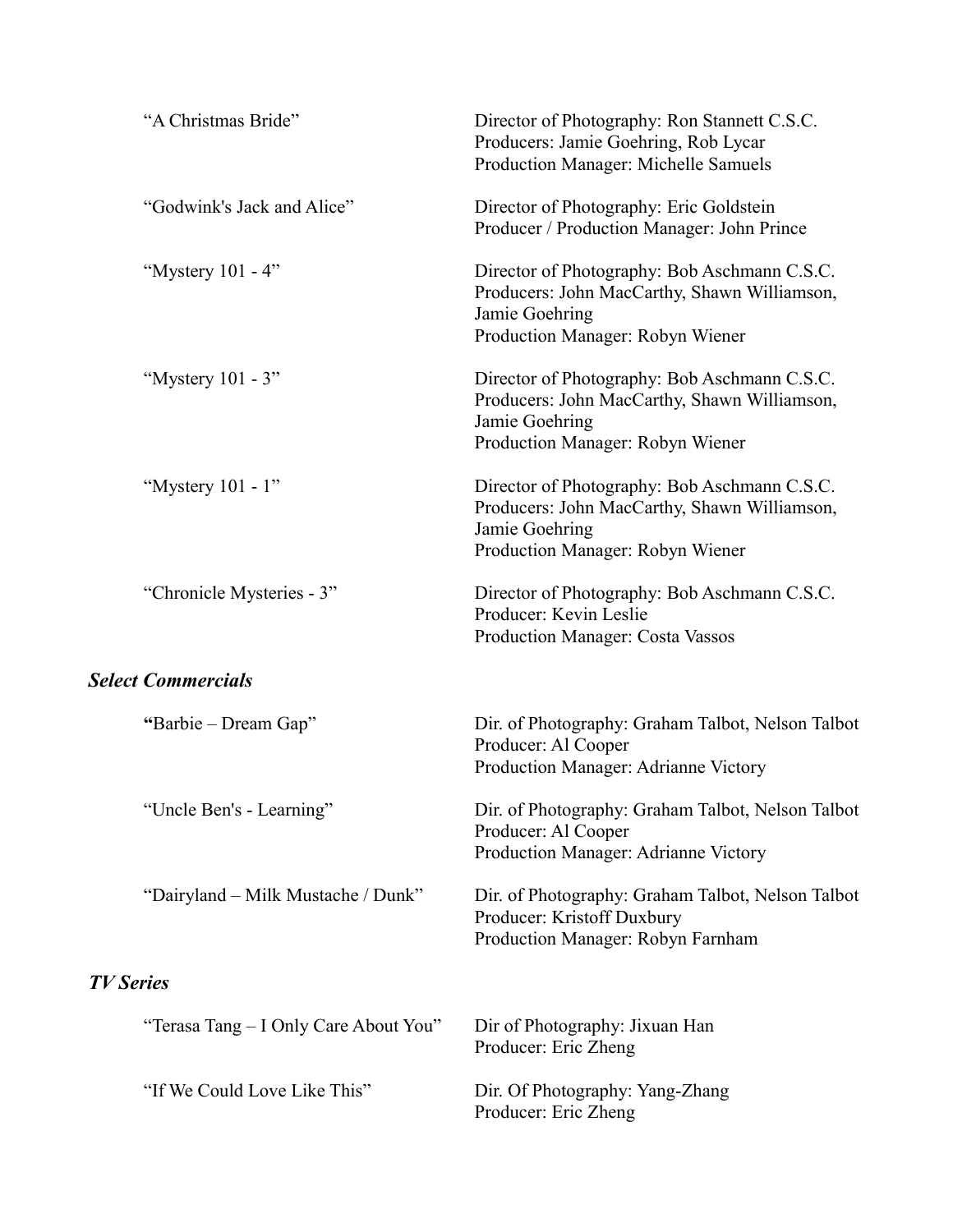## *Select New Media*

| "VOIR"                               | Director of Photography: Alfonso Chin<br>Producer: Nach Dudsdeemaytha                                                                                        |
|--------------------------------------|--------------------------------------------------------------------------------------------------------------------------------------------------------------|
| "The Suicide Squad Promo"            | Director of Photography: Alfonso Chin<br>Producers: Jacob Crawford, Bailey Wood                                                                              |
| "Helstrom Promo"                     | Director of Photography: Nash Stevanovic<br>Senior Producer: Bryn Blevins                                                                                    |
| "Marvel Battelines Promo"            | Dir. Of Photography: Graham Talbot, Nelson Talbot<br>Producers: Kody Sabourin, Ines Eisses                                                                   |
| "The Mill Experience"                | Dir. Of Photography: Graham Talbot, Nelson Talbot<br>Producers: Scott Weber, Randal Ormston<br>Production Manager: Heather Howe                              |
| "Convos with my 2-Year Old Season 8" | Director of Photography: Alfonso Chin<br>Exec Prod: Matt Clarke, David Milchard<br>Producer: Dylan Thomas Collingwood                                        |
| "Paranormal Solutions Inc."          | Director of Photography: Kevin Rigney<br>Producers: Nicholas Carella, David Milchard,<br>Michelle Ouellet<br>Production Managers: David Kaye, Jameson Parker |

### **Additional Showcall Credits**

| "Vega"                                                       | New Media | Gaffer          |
|--------------------------------------------------------------|-----------|-----------------|
| "Carona Sunset"                                              | New Media | Gaffer          |
| "Truvelle"                                                   | New Media | Gaffer          |
| "Chef & $Co$ "                                               | New Media | Gaffer          |
| "Beatz and Eatz"                                             | New Media | Gaffer          |
| "Hatch"                                                      | Short     | Gaffer          |
| "Flow"                                                       | Short     | Gaffer          |
| "20 Minutes to Life"                                         | Short     | Gaffer          |
| "O for a Thousand Tongues"                                   | Short     | Gaffer          |
| "Blood and Dinosaurs"                                        | Short     | Gaffer          |
| "Conocerlos: Get to Know Them"                               | Short     | Gaffer          |
| "Chaos Management"                                           | Short     | Gaffer          |
| "#Intimacy"                                                  | Short     | Gaffer          |
| "The Predator" (2 <sup>nd</sup> Unit Additional Photography) | Feature   | <b>Best Boy</b> |
| "Two / One"                                                  | Feature   | <b>Best Boy</b> |
| "Game Over Man" (Additional Photography)                     | Feature   | <b>Best Boy</b> |
| "Lemoncello's Library"                                       | Feature   | <b>Best Boy</b> |
| "Max 2: Whitehouse Hero"                                     | Feature   | <b>Best Boy</b> |